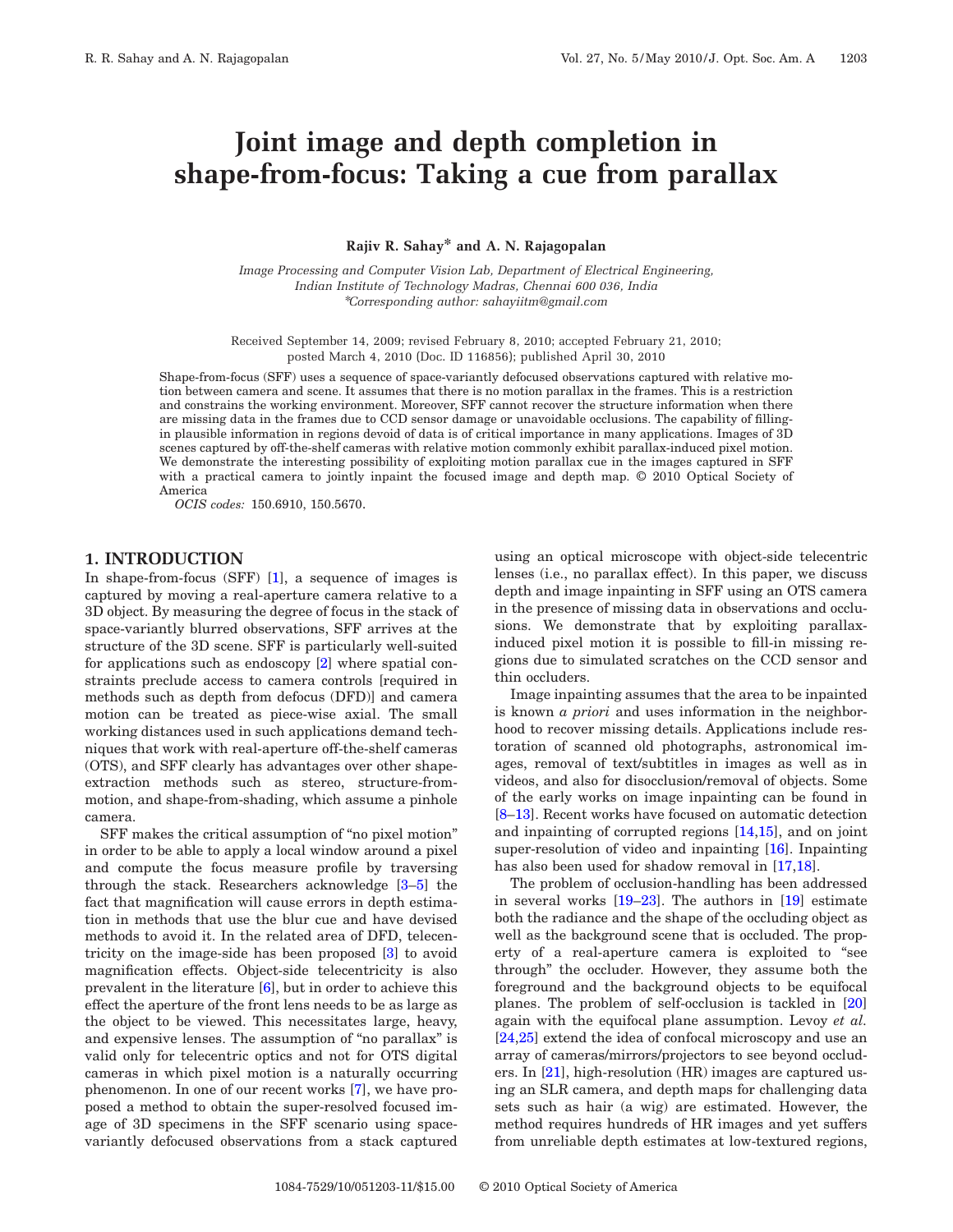where inpainting is resorted to by propagating boundary information using smoothness constraints [\[9\]](#page-9-14) as a postprocessing step. In the work of [\[22\]](#page-10-5), three synchronized video streams are captured that share the same point-ofview but differ in their plane of focus. By overconstraining the problem, an improved alpha-matte is estimated that reveals the occlusion effect. The work in [\[23\]](#page-10-0) models occlusions at defocused layer boundaries using a layered image formation model. However, the scene is assumed to consist of multiple, overlapping, fronto-parallel layers, which is a simplification. Only the camera aperture is changed while capturing different observations and there is no relative motion between the sensor and the scene. Importantly, the work in [\[23\]](#page-10-0) does not perform disocclusion *per se* but accounts for occlusion effects only at defocused boundaries. We remark that all the above works [\[19](#page-9-13)[–23\]](#page-10-0) have been proposed in the DFD framework, where camera parameters such as focal length, image-plane to lens distance, and aperture are changed to obtain defocused observations. It can be theoretically shown that the observations captured by relative motion between the camera and the 3D object in SFF and those obtained by changing camera parameters, as in DFD, are not identical.

We observe that in all the above works  $[8-23]$  $[8-23]$ , there is no motion parallax in the observations. In the literature, image/video inpainting has primarily been attempted using focused/defocused images without any magnification or parallax. In this work, we model the formation of the stack of space-variantly blurred observations affected by motion parallax and missing data in the SFF scenario. We explicitly relate the parallax-induced pixel motion to the structure of the 3D object. The space-variant defocusing is also related to the depth of the points on the specimen from the real-aperture camera. We seek to exploit the intricate coupling of parallax and defocus with the shape of the object. We model the inpainted focused image and the completed depth profile using independent Markov random fields (MRF) and obtain their maximum *a posteriori* (MAP) estimates in an integrated manner. SFF methods typically avoid modeling the point spread function (PSF) of the camera. However, because of the complexity of the challenges tackled in this paper, we are constrained to use a model for the PSF. All approximations made are validated with real data.

The works in [\[16](#page-9-10)[,26\]](#page-10-6) are the closest in comparison to our approach. However, there are several differences, too. The work of  $[16]$  assumes a planar scene and performs image inpainting while obtaining a super-resolved video sequence from low-resolution frames. The captured lowresolution images are shifted with respect to one another globally, and there is no motion parallax in the frames. In a recent work [\[26\]](#page-10-6), the authors perform inpainting in a stereo setup using only pinhole images. By virtue of using two viewpoints, they have access to regions that are missing/occluded in one of the views, which enables them to inpaint the focused image and the depth map. Unlike in [\[26\]](#page-10-6), we do not need a pre-calculated depth map, nor are we constrained to work with pinhole images. To the best of our knowledge, ours is the first work of its kind in SFF to use *parallax and defocus cues jointly* for handling occlusions and sensor damage. We would like to emphasize that our aim here is not to account for motion parallax but rather to use it judiciously as a cue for inpainting image and the structure.

In Section 2, we discuss the issue of missing data in SFF. Pixel motion due to parallax effect is treated in Section 3. The degradation model for missing observations is explained in Section 4. The proposed method for joint image and depth inpainting is given in Section 5. Experimental results are described in Section 6. Concluding remarks are presented in Section 7.

## **2. MISSING DATA PROBLEM**

In this section, we illustrate the effect of missing data in SFF. Let us consider that the 3D object is occluded by another object that is placed in the foreground. The occluder is assumed to be static and it is only the 3D object that moves.

Let us initially assume that there is no magnification (parallax) in the observations (assumption not valid for OTS cameras). We use the term "magnification" or "scaling" loosely to refer to parallax-induced pixel motion. Therefore, data are missing at some fixed spatial locations in the captured frames. A similar situation could arise if some portion on the CCD sensor was corrupted. We evoke a synthetic experiment, where there is no pixel motion, and show that depth and focused image (in the missing regions) cannot be recovered faithfully in SFF. We choose a simple ramp-shaped 3D specimen with "calf" [\[27\]](#page-10-7) texture mapped onto its surface. We simulate the motion of the object along the optical axis to obtain a sequence of images with missing data in some parts of the images. Fifty frames are captured in steps of  $\Delta d=1$  mm. In Figs.  $1(a)$  and  $1(b)$ , two of the frames are shown. The missing regions due to the damaged sensor or occlusions are shown with black pixels (whose locations are chosen arbitrarily). The reconstructed depth map obtained using the SFF technique [\[1\]](#page-9-0) is shown as a grayscale image in Fig.  $1(c)$ . The estimated depth at regions where image data are missing in the observations is quite poor. We also reconstruct the focused image of the underlying specimen by selecting the particular frame in which a pixel comes into focus and by picking the grayscale intensity at that location. By repeating this procedure for all the pixels, we can construct an (approximate) all-in-focus image, which is shown in Fig.  $1(d)$ . We observe that with such a procedure, it is impossible to fill-in the missing regions in the focused image.

#### **A. Motion-Cue for Data Completion**

For OTS cameras, parallax results in apparent motion of image features. The center of projection of the rays coming from the scene changes every time the object is moved along the optical axis in finite steps. As an example, let us consider Fig. [2,](#page-2-1) where we have shown images from a stack captured by a *real* OTS camera. To simulate the effect of a damaged sensor we have marked some of the pixels black. The 3D specimen is a small wooden piece on which a face has been carved. The captured images are both space-variantly blurred and scaled. The location of image features shifts as we travel from one frame to another [shown by white arrows in Fig.  $2(a)$ ]. Note that the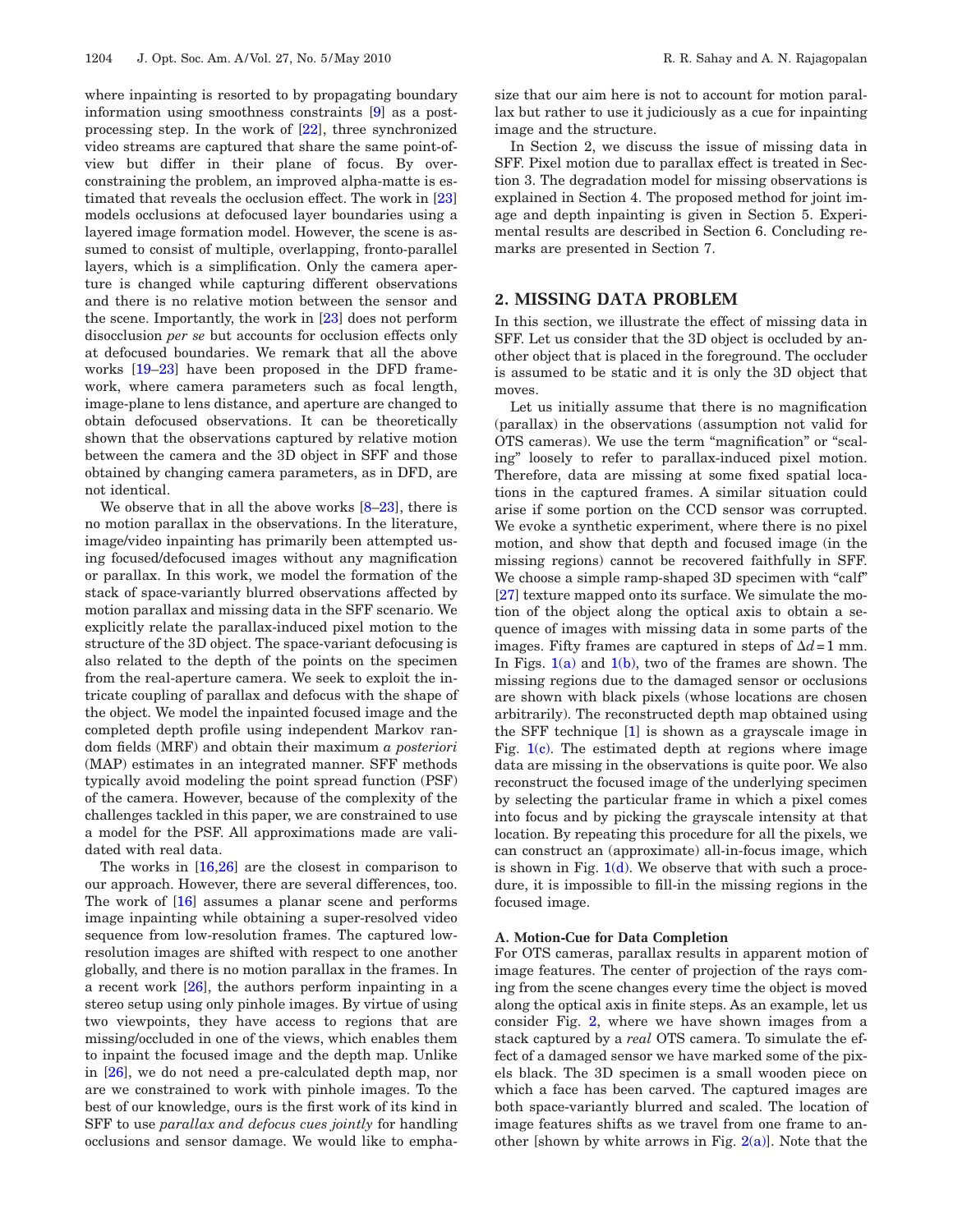<span id="page-2-0"></span>

Fig. 1. (a,b) Frames 1 and 40 (unscaled stack). (c,d) Reconstructed depth profile and focused image using [\[1\]](#page-9-0). (e,f) Frames 20 and 40 from scaled stack. (g,h) Inpainted focused image and completed depth profile, respectively, using our method.

position of the damaged regions is fixed but different image features are covered by the black pixels in a different image [Fig.  $2(b)$ ]. We shall subsequently exploit this cue for inpainting both focused image and structure.

# **3. INPAINTING IN SFF**

<span id="page-2-1"></span>The basic principle of SFF is depicted in Fig.  $3(a)$ . The object is initially placed such that the translating stage is on the focused plane. The 3D object is translated downwards (along the optical axis in fixed finite steps of  $\Delta d$ ) such that

at every step a space-variantly blurred image is captured. As the point  $(k, l)$  approaches the focused plane it gradually comes into focus. The quantity  $\overline{d}(k,l)$  is the amount by which the stage should be translated to bring the point  $(k,l)$  to the focused plane (at a distance of  $w_d$  from the lens plane), when it is in perfect focus (neglecting diffraction effects and aberrations). The basic idea in SFF is to estimate for every point the position of best focus,  $\overline{d}(k, l)$ . The variable  $\overline{\mathbf{d}} = \overline{d}(k,l)$  for all the points  $(k,l)$  on the 3D specimen characterizes its shape. To detect the position of



Fig. 2. Wooden face specimen. (a,b) Second and eighth frames, respectively. (c,d) Corresponding frames with thicker scratches.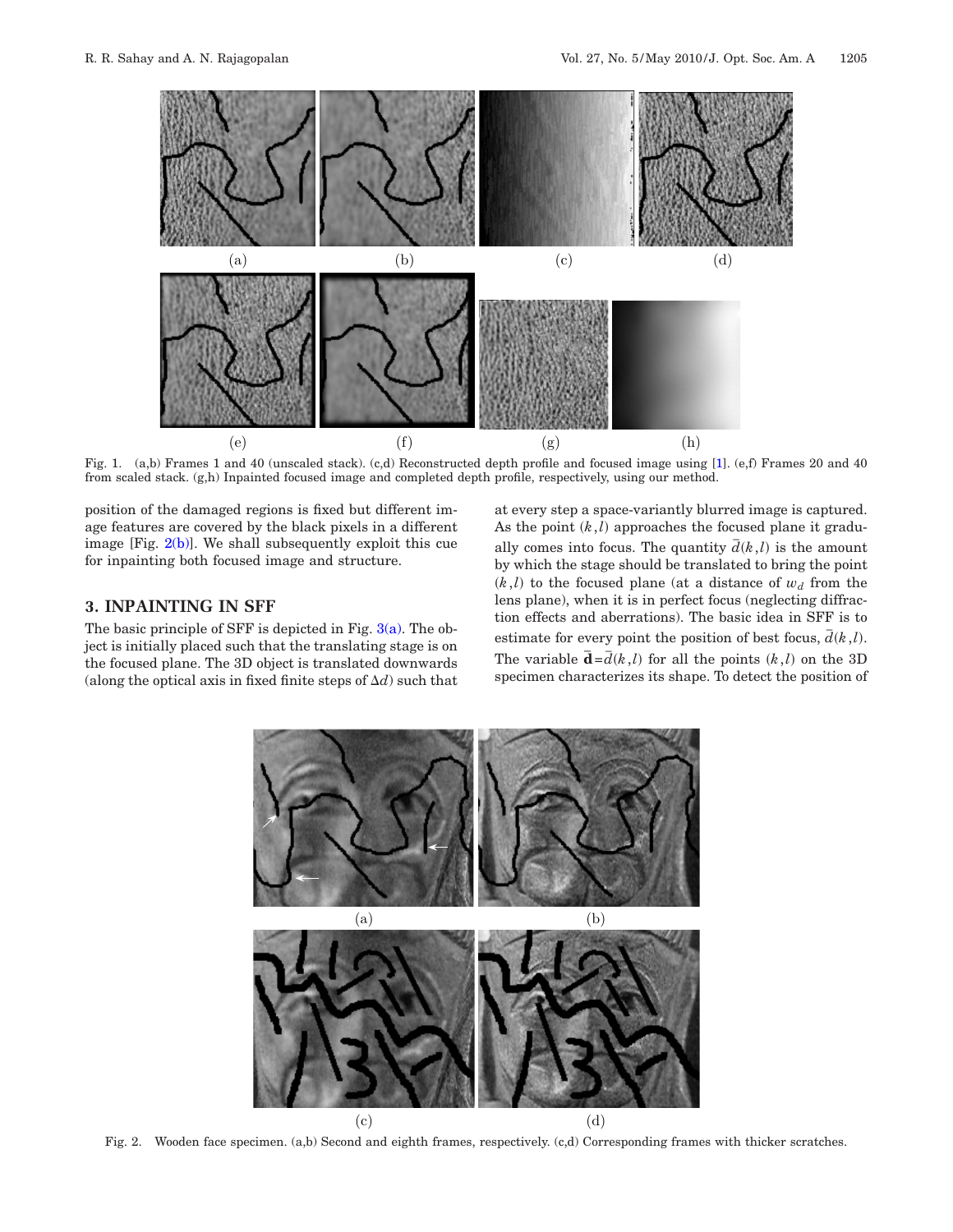<span id="page-3-0"></span>

Fig. 3. (a) Working principle of SFF. (b) Schematic showing mechanism of structure-dependent pixel motion in SFF.

best focus for a point on the 3D object a focus measure operator is used to measure the quality of image focus in a local region. Specifically, the sum-modified Laplacian (SML) operator [\[1\]](#page-9-0) is used to compute a focus measure profile for each pixel in the frame. The estimate of the shape of the object is obtained by Gaussian interpolation.

The above formulation assumes that the pixel locations do not change between frames. This is crucial since the window used for computing the SML is centered around the same point in all the frames. In real-world situations, data in portions of the observations may be missing due to several factors including damage to the CCD sensor or occlusions. Since the SFF analysis is local, and depth estimates for a particular point are computed using data in the observations in the immediate neighborhood of that pixel, this technique cannot recover structure in missing regions [as shown in Figs.  $1(c)$  and  $1(d)$ ]. Interestingly, we show next that when there is magnification in the stack, structure-dependent pixel motion can be tapped to perform inpainting of both the depth profile as well as the focused image of the 3D specimen.

#### **A. Motion Parallax in the Stack**

When the relative motion between scene and camera is significant, there will be magnification (due to motion parallax), and image features will shift spatially from frame to frame. Let the 3D specimen move relative to the camera along the axial direction as a sequence of frames is captured. Initially, we consider a pinhole camera. As shown in Fig.  $3(b)$ , we examine a specific point on the specimen that is moved relative to the pinhole camera. A point on the 3D object with world coordinates  $P(X^P, Y^P, Z^P)$  moves to  $Q(X^Q, Y^Q, Z^Q)$  along the *Z*-axis by a distance of  $m\Delta d$  and away from the pinhole denoted by  $O$ . The distances of the points *P* and *Q* from the pinhole are  $Z^P$  and  $Z^Q$ , respectively. The point *P* is imaged at *p* on the image plane and has coordinates  $(x, y)$ . Let this image be the reference plane. When the 3D object is moved away from the pinhole by an amount  $m\Delta d$ , the point *Q* is imaged at  $q$  with coordinates  $(x', y')$  on the image plane.

According to basic perspective projection equations,

$$
x = \frac{vX^P}{Z^P}, \quad x' = \frac{vX^Q}{Z^Q}, \quad \text{and} \quad y = \frac{vY^P}{Z^P}, \quad y' = \frac{vY^Q}{Z^Q}, \quad (1)
$$

where *v* is the distance between the pinhole and the image plane. The motion of the object relative to the pinhole

is along the *Z*-axis only, since the 3D specimen is translated away from or towards the camera along the optical axis. Hence, for the SFF scenario, we have  $X^P = X^Q$ ,  $Y^P$  $= Y^Q$ ,  $Z^Q = Z^P + m\Delta d = w_d - \overline{d} + m\Delta d$ , and  $-M/2 \le x', y'$  $\leq M/2$ . Here,  $M \times M$  is image size. Thus, it can be shown that

<span id="page-3-2"></span>
$$
x' = \frac{x(w_d - \overline{d})}{(w_d - \overline{d}) + m\Delta d}, \quad y' = \frac{y(w_d - \overline{d})}{(w_d - \overline{d}) + m\Delta d}.
$$
 (2)

Note that the pixel motion is a function of  $\bar{d}$ , the 3D structure of the scene.

#### **4. DEGRADATION MODEL**

Consider *N* frames,  $\{y_m(i,j)\}, m=0,1,\ldots,N-1$  from the stack. Assume that these are derived from a single focused image  $\{x(i,j)\}\$  of the 3D specimen. The scaled and defocused frames can be related to the focused image by the degradation model

<span id="page-3-1"></span>
$$
\mathbf{y}_m^{\text{vis}} = \mathbf{O}_m[\mathbf{H}_m(\mathbf{\bar{d}})\mathbf{W}_m(\mathbf{\bar{d}})\mathbf{x} + \mathbf{n}_m], \qquad m = 0, \dots, N - 1,
$$
\n(3)

where  $\mathbf{y}_m^{\text{vis}}$  is the lexicographically arranged vector of size  $M^2 \times 1$  derived from the visible regions in the *m*th defocused and scaled frame, **W***<sup>m</sup>* is the matrix describing the motion of the pixels in the *m*th frame,  $\mathbf{H}_m$  is the blurring matrix for the *m*th frame,  $\mathbf{n}_m$  is the  $M^2 \times 1$  Gaussian noise vector in the *m*th observation, and  $\mathbf{O}_m$  is the operator that removes the missing/damaged regions and crops out the visible portions of the observations. Note that for both the cases of sensor damage or occlusions (due to a static occluder), the cropping operator is unchanged across the stack, i.e.,  $\mathbf{O}_m = \mathbf{O}$ . Hence, the spatial locations of the inpainting region remain the same in all the frames.

Observe the interesting relationship between the shape of the object, pixel-motion, and space-variant defocusing in the frames. The degree of space-variant defocus blur induced at each point in the image of a 3D scene is dependent upon the depth of the object  $(\mathbf{\bar{d}})$  from the lens plane. Also, the pixel motion is a function of the 3D structure of the object. In fact, the twin cues of defocus and motion parallax are intertwined with the 3D structure and must be exploited.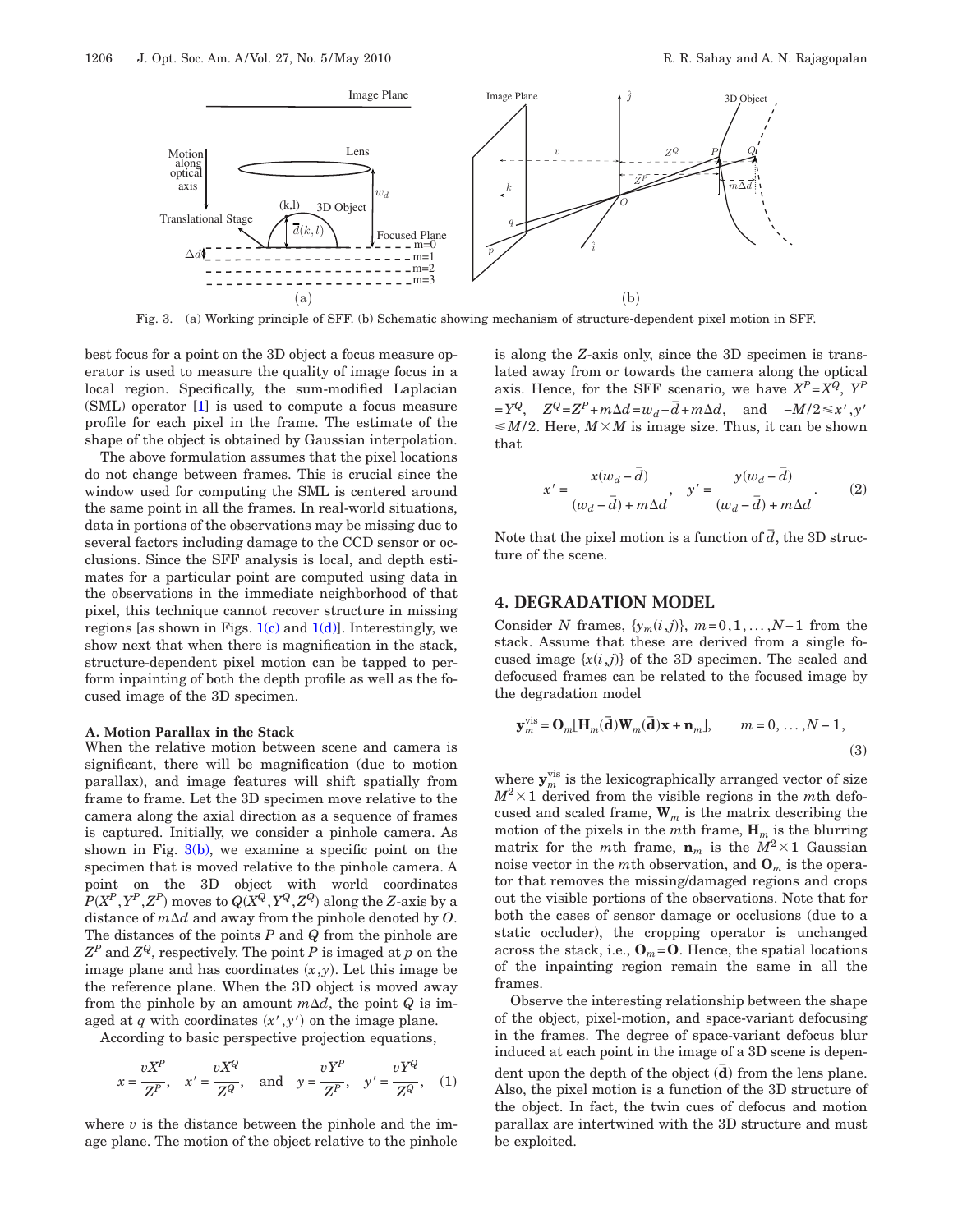In the previous section, we elucidated the motion parallax effect that is modeled by  $\mathbf{W}_m(\mathbf{\bar{d}})$  in Eq. [\(3\).](#page-3-1) We now describe the space-variant blurring mechanism as specified by  $\mathbf{H}_m(\mathbf{\bar{d}})$  in Eq[.\(3\).](#page-3-1) In its most general form, the image formation process [as described by Eq.  $(3)$ ] is difficult to comprehend, and some simplifying assumptions must be made to gain a handle on the problem. To this end, we assume a parametric model for the PSF of the camera. Because of diffraction and lens aberrations, the PSF is best described by a circularly symmetric 2D Gaussian function [\[28\]](#page-10-8) with standard deviation  $\sigma = \rho r_b$ , where  $\rho$  is a camera constant and  $r<sub>b</sub>$  is the blur circle radius. There exist several works that have validated this approximation [\[19,](#page-9-13)[29\]](#page-10-9); hence, we too are motivated to use this model. Since the blur parameter  $\sigma$  is a function of depth [\[29\]](#page-10-9), the blurring induced is space-variant.

<span id="page-4-0"></span>When the stage is moved downwards in steps of  $\Delta d$ [Fig. [3\(a\)\]](#page-3-0), for the *m*th frame the blur parameter for a 3D point whose image coordinates are  $(k, l)$  is given as

$$
\sigma_m(k,l) = \rho R v \left( \frac{1}{w_d} - \frac{1}{w_d + m\Delta d - \overline{d}(k,l)} \right),\tag{4}
$$

where  $1/w_d = (1/f) - (1/v)$ , *f* is the focal length, *R* is the radius of the aperture of the lens, and *v* is the distance between the lens and the image plane.

The value of the camera intrinsic parameter  $\rho Rv$  in Eq. [\(4\)](#page-4-0) must be deduced by camera calibration but needs to be determined only once for a given camera. To this end, we conducted the following experiment. A focused image  $I_f$  of a planar object (with an appreciable amount of texture) was first acquired by positioning it parallel to the lens plane. Next, we displaced this sample by a known distance along the optical axis to obtain a space-invariantly blurred image  $I<sub>b</sub>$ . The originally captured focused image  $I<sub>f</sub>$ was blurred using a Gaussian kernel for different values of  $\rho Rv$  incremented in small steps. That value of  $\rho Rv$  that minimized the mean-squared error between the "blurred" focused image and the captured observation was taken to be the estimate of  $\rho Rv$ . Note that since the object chosen in the calibration experiment was planar, there are no parallax effects when the object is translated.

We next analyze the degree of occlusion that can be handled using parallax and defocus cues. Let  $h_x$  and  $h_y$ denote the maximum widths of the scratch along *X* and *Y* directions, respectively. Let  $x_{\min} = \min_{x \in S} (|x|)$  and  $y_{\min}$  $=\min_{y \in S}(|y|)$ , where *S* is the set of pixels to be inpainted. From Eq.  $(2)$ , it can be shown that if

$$
h_x \le \max_{0 \le m \le N-1} \left| \frac{x_{\min} m \Delta d}{w_d - \overline{d}_{\min} + m \Delta d} \right|, \text{ or}
$$
  

$$
h_y \le \max_{0 \le m \le N-1} \left| \frac{y_{\min} m \Delta d}{w_d - \overline{d}_{\min} + m \Delta d} \right|,
$$
 (5)

<span id="page-4-1"></span>then every pixel in *S* will be rendered visible in at least one of the *N* observations due to the parallax effect. Here,  $\overline{d}_{\min} = \min_{x,y \in S} \overline{\mathbf{d}}(x,y)$ . The bounds in Eq. [\(5\)](#page-4-1) are derived for the worst-case situation, when the corresponding pixel in *S* is assumed to be farthest from the lens among all the points in *S*. While inpainting due to motion cue is direct, the defocus cue contributes indirectly by affecting observation values outside of *S*. Since the Gaussian blur is symmetric, this yields the condition for inpainting as

$$
h_x \text{ or } h_y \le \min_{x,y \in S} (\max_{0 \le m \le N-1} (6\sigma_m(x,y) + 1)).
$$
 (6)

Note that 99% of the area under a Gaussian is within  $\pm 3\sigma$ from its mean value. We remark that near the image center, pixel motion is absent and the method relies only on the defocus cue for inpainting these locations.

## **5. PROPOSED FRAMEWORK FOR INPAINTING/DISOCCLUSION**

The problem that we attempt to solve is the following: Given a stack of scaled and defocused observations, where there are regions of missing data due to possible occlusions in the scene or due to faulty camera sensor, how do we simultaneously inpaint the depth profile and the focused image of the object?

We propose to inpaint both the depth profile as well as the focused image of the object within a unified framework. Note that for the problem scenario considered in this work, the spatial locations of the missing regions do not change from frame to frame in the stack. It is highly probable that whatever region of the 3D specimen was occluded/missing in one observation of the stack will come into view in another frame, since there is magnification in the stack due to parallax effect.

Simultaneous reconstruction of depth profile **d** and focused image **x** is an ill-posed inverse problem, and hence, the solution must be regularized using *a priori* constraints. Real-world objects usually have depth profiles that are locally smooth. The same argument holds good for the focused image also. MRFs have the capability to model spatial dependencies so as to incorporate prior information [\[30\]](#page-10-10). We model the structure and the focused image of the 3D specimen using separate Gauss MRF (GMRF) with a first-order neighborhood. We use the GMRF model for its simplicity. The Hammerseley– Clifford theorem [\[31\]](#page-10-11) provides the all-important equivalence between Gibbs random field and MRF, enabling the specification of the prior joint probability density fuction for the depth map and the focused image. For details on MRF, see [\[30\]](#page-10-10).

We seek to solve for the MAP estimate of  $\overline{d}$  and **x**. Let us consider a set of *p* frames chosen from the stack of *N* observations. Assuming noise processes  $\mathbf{n}'_m$ s to be independent, the MAP estimates of  $\overline{d}$  and  $\overline{x}$  can be obtained by minimizing

$$
U^{p}(\overline{\mathbf{d}}, \mathbf{x}) = \sum_{m \in O} \frac{\|\mathbf{y}_{m}^{\text{vis}} - \mathbf{O}_{m}[\mathbf{H}_{m}(\overline{\mathbf{d}})\mathbf{W}_{m}(\overline{\mathbf{d}})\mathbf{x}]\|^{2}}{2\sigma_{\eta}^{2}} + \lambda_{\overline{\mathbf{d}}}\sum_{c \in C_{\overline{\mathbf{d}}}} V_{c}^{\overline{\mathbf{d}}}(\overline{\mathbf{d}}) + \lambda_{\mathbf{x}} \sum_{c \in C_{\mathbf{x}}} V_{c}^{\mathbf{x}}(\mathbf{x}),
$$
 (7)

where  $O = \{u_1, u_2, \ldots, u_p\}$ ,  $u_i$  is the frame number, and  $\sigma_\eta^2$ is the variance of the Gaussian noise. The clique potential function for  $\overline{d}$  is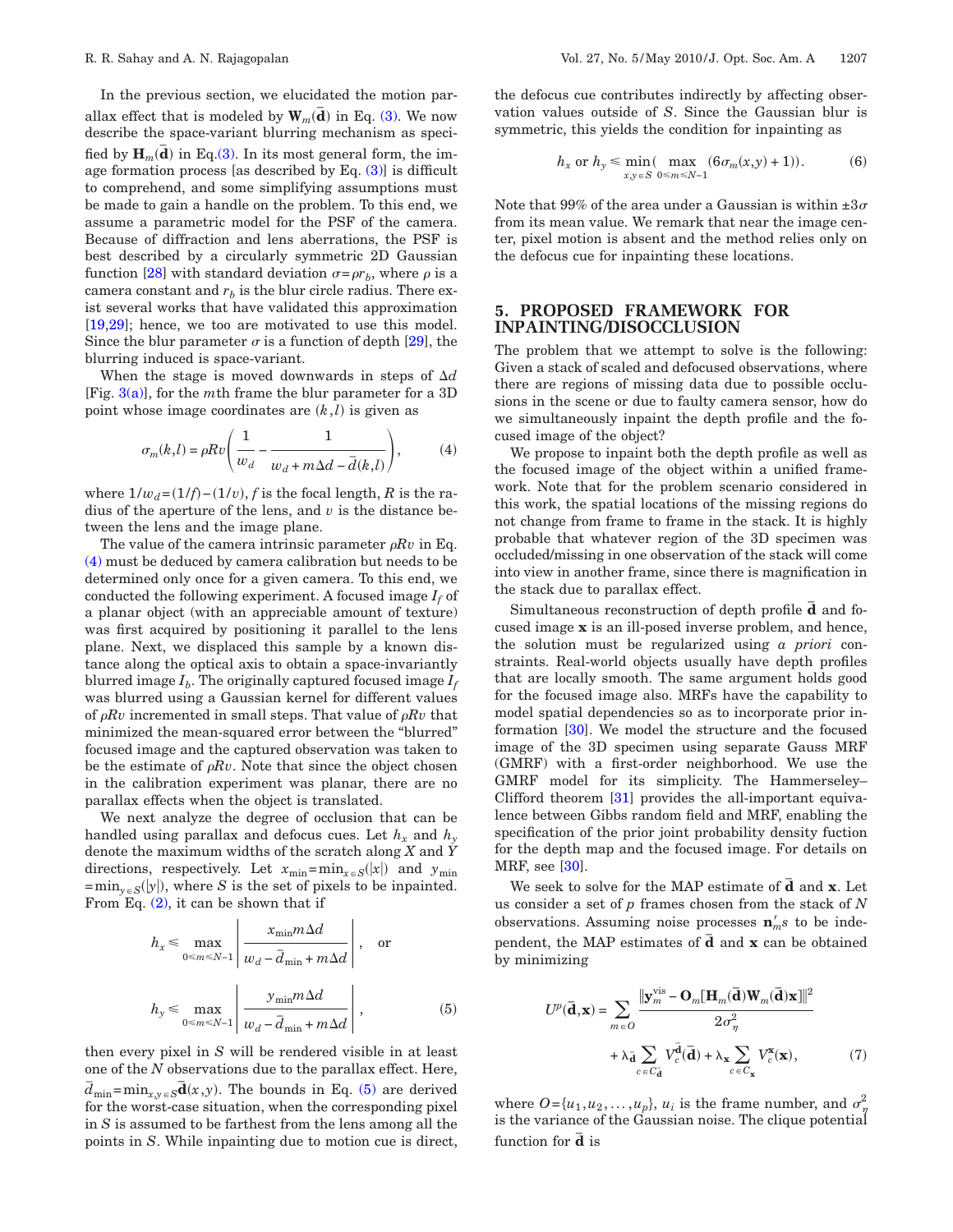<span id="page-5-0"></span>

| Specimen              | RMSE for Image Inpainting<br>(in Gray Levels)                          | RMSE for Depth Completion<br>(as % of Maximum $d$ ) |
|-----------------------|------------------------------------------------------------------------|-----------------------------------------------------|
|                       | $k_e = 0, 1, 2, 3$                                                     | $k_e = 0, 1, 2, 3$                                  |
| $Ramp_1(calf)$        | 14, 15, 15.5, 14.5                                                     | $2.8\%$ , $2.96\%$ , $3\%$ , $3.2\%$                |
| $Ramp_2$ (random-dot) | 4.5, 5, 5.53, 4.8                                                      | 1.0678%, 1.074%, 1.07%, 1.069%                      |
| $Ramp_3(bark)$        | 5.66, 7.64, 7.55, 7.52                                                 | $2.1\%$ , $2.1\%$ , $2.113\%$ , $2.112\%$           |
| $Ramp_4(straw)$       | 10.37, 13.13, 13.01, 13.88                                             | $2.25\%, 2.27\%, 2.28\%, 2.29\%$                    |
| $Ramp_5(brick wall)$  | 3.02, 4.4, 4.25, 4.75                                                  | $3.055\%, 3.061\%, 3.056\%, 3.06\%$                 |
|                       | RMSE for Depth Completion (as $%$ of Maximum d)<br>$k_e = 0, 1, 2, 3$  |                                                     |
|                       | Cylinder <sub>1</sub> $(1 \text{ cm})$ 7%, 7.5%, 7.479%, 7.207%        |                                                     |
|                       | Cylinder <sub>2</sub> $(1.3 \text{ cm})$ 8.22%, 8.25%, 8.28%, 8.26%    |                                                     |
|                       | Cylinder <sub>3</sub> $(1.6 \text{ cm})$ 5.98%, 6.019%, 6.077%, 6.022% |                                                     |

## **Table 1. Errors for Synthetic and Real Specimens**

<span id="page-5-1"></span>

Fig. 4. (a,b,c) Observations corresponding to the second frame for three different specimens. (d) Inpainted focused image corresponding to specimen (c). (e) Completed depth map. (f) Cylindrical fit to the estimated depth profile.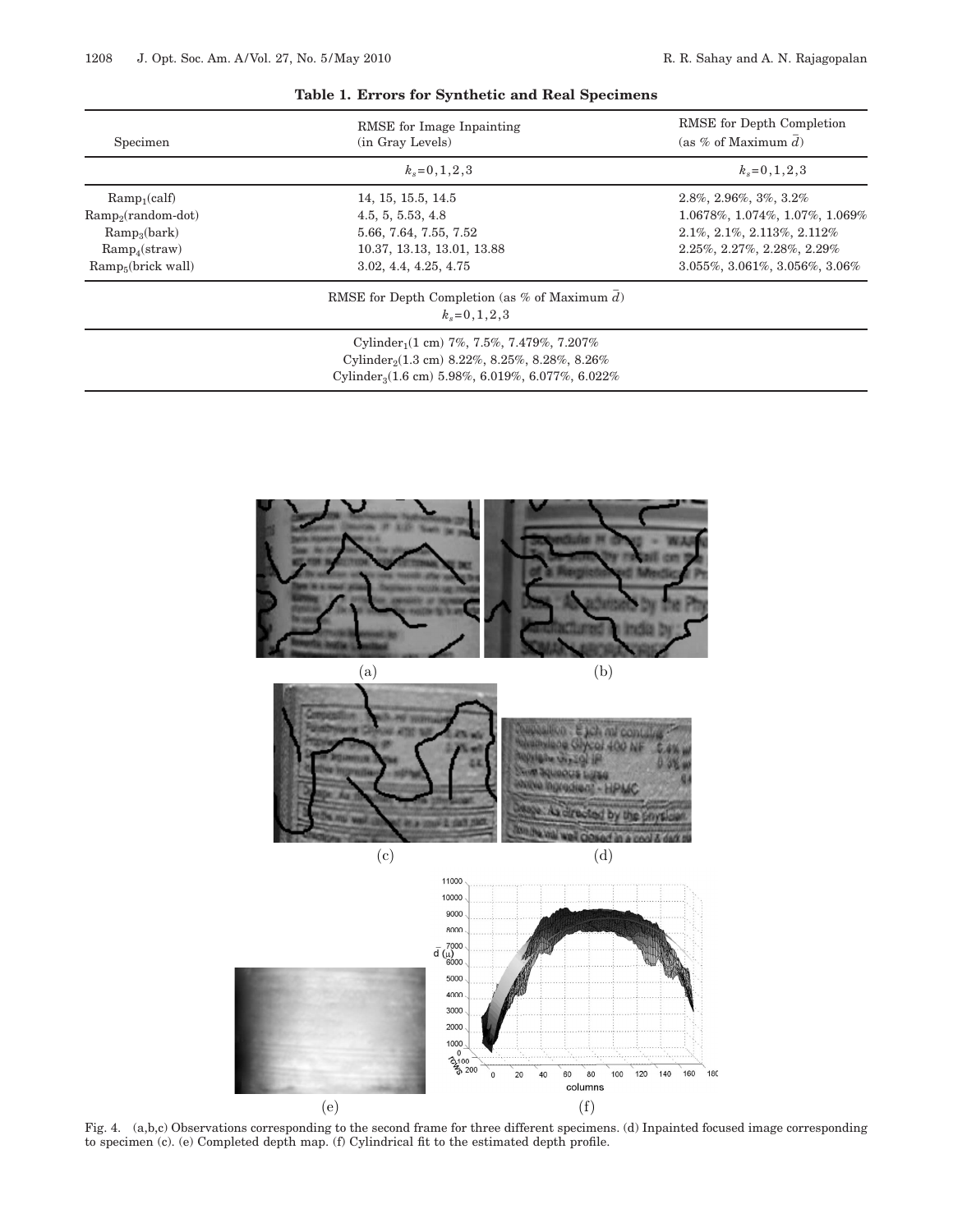<span id="page-6-0"></span>

Fig. 5. (a) Inpainted focused image. (b) Inpainted depth map. (c,d) Novel view depiction. (e,f) Inpainted focused image and depth map, respectively, obtained using the observations in Figs.  $2(c)$  and  $2(d)$ .

$$
\sum_{c \in C_{\mathbf{d}}} V_c^{\overline{\mathbf{d}}}(\overline{\mathbf{d}}) = \sum_{i=1}^{M} \sum_{j=1}^{M} \left[ (\overline{d}(i,j) - \overline{d}(i,j-1))^2 + (\overline{d}(i,j+1) - \overline{d}(i,j))^2 + (\overline{d}(i,j-1))^2 + (\overline{d}(i,j)) - \overline{d}(i-1,j))^2 \right],
$$
\n(8)

where *c* is a clique, *C* is the set of all cliques, and  $V_c(\cdot)$  is the potential associated with clique *c*. We choose  $V_c^{\mathbf{x}}(\mathbf{x})$  to be of the same form as  $V_c^{\bar{\mathbf{d}}}(\bar{\mathbf{d}})$ .

In recent literature, graph cuts have been used as a fast optimization technique for submodular energy functions [\[32](#page-10-12)[,33\]](#page-10-13). In applications that involve blur [\[34](#page-10-14)[–36\]](#page-10-15) the energy functions are non-submodular and graph cuts have not performed well. Roof duality works in cases where the number of non-submodular terms is small [\[35\]](#page-10-16). However, for a  $5\times 5$  sized kernel, it is shown in [\[35\]](#page-10-16) that the number of unassigned labels for the quadratic pseudo boolean optimization (QPBO) and the "probing" QPBO (QPBOP) methods is a whopping 80%. In contrast, simulated annealing (SA) is shown to outperform all the methods, including QPBO and QPBOP [\[35\]](#page-10-16). The energy at convergence is zero and all the nodes are labeled. Hence, we

have used the SA algorithm to minimize  $U^p(\bar{\textbf{d}},\textbf{x})$ . Parameters  $\lambda_{\mathbf{\bar{d}}}$  and  $\lambda_{\mathbf{x}}$  must be carefully chosen to obtain a good estimate of both  $\overline{\mathbf{d}}$  and  $\mathbf{x}$ .

## **6. EXPERIMENTAL RESULTS**

In all our experiments, we feed the entire SFF stack as input to the method in [\[1\]](#page-9-0) to obtain an initial estimate of the inpainted depth map. During the inpainting process, following literature [\[9\]](#page-9-14), we assume knowledge of the locations of the regions that have to be filled-in. For the inpainted focused image, we choose an arbitrary initial estimate (cropped portion of the Lena image). We use four frames with good relative blur among them from the stack to reconstruct the completed focused image and the depth map in all the experiments. To avoid boundary problems, we operate over an inner region of the observations. Hence, the inpainted depth profile and the focused image obtained from our method are slightly smaller in size compared to the observations.

Initially, we present results for a synthetic experiment corresponding to a ramp-shaped depth map. We consider different heights and textures for the depth map. The heights of the ramps  $\{ramp, i=1,2,3,4,5\}$  are 3.0 cm,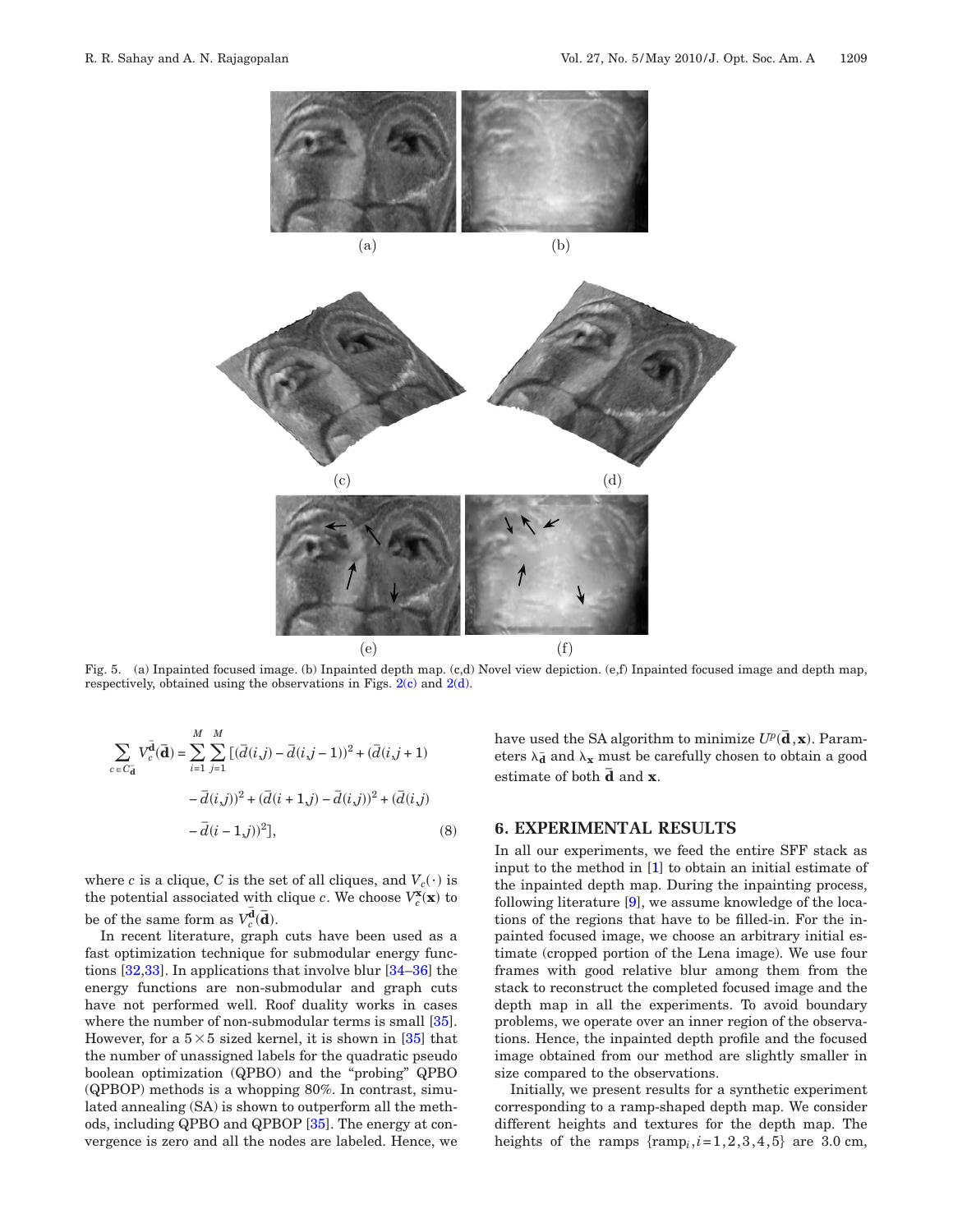<span id="page-7-0"></span>

Fig. 6. (a,b) Observations of a clay model of a bunny occluded by a pin. (c) Inpainted focused image. (d) Estimated shape profile. (e, f) Novel views of the bunny.

3.5 cm, 4.0 cm, 4.5 cm, and 5.0 cm, respectively. The corresponding textures were chosen as "calf" [\[27\]](#page-10-7), a randomdot pattern, "bark," "straw," "brick wall" (last three from [\[27\]](#page-10-7)), respectively. We synthetically generate scaled and defocused stacks of fifty frames corresponding to each of these cases by simulating the motion of the object away from the camera along the optical axis in finite steps of  $\Delta d = 1$  mm with the effect of parallax factored in. To simulate CCD sensor damage, we scratched the observations by three different scratch patterns (denoted by  $k_s = 1, 2, 3$ ) in Table [1,](#page-5-0) with  $k_{s}=0$  representing the no-scratch case).

Four observations from each scaled stack were given as input to our method. For each of the synthetic experiments, we choose MRF parameters as  $\lambda_{\mathbf{d}} = 10^9$  and  $\lambda_{\mathbf{x}}$ =0.005. As a representative example, the 20th and the 40th observations of the first ramp-shaped specimen (with scratch pattern corresponding to  $k_s = 1$ ) are shown in Figs.  $1(e)$  and  $1(f)$ , respectively. Our method fills up both the image and the depth map completely, as shown in Figs.  $1(g)$  and  $1(h)$  {unlike the unscaled case discussed earlier in Section 2 [Figs.  $1(c)$  and  $1(d)$ ]. The structure information is recovered even at locations where the data were missing. Our algorithm was tested on all the fifteen

different cases (corresponding to five different ramp heights each scratched by three different patterns), and the rms errors in image and depth inpainting are reported in Table [1.](#page-5-0) The average rms error for the inpainted structure over all the fifteen samples is less than 3.3% of the maximum height of the ramp in each case. The average rms error incurred in image inpainting is less than 15 gray levels. In Table [1,](#page-5-0) we also report the rms error for the case when there are no scratches (i.e., for  $k_s = 0$  and for each specimen). The average rms error incurred for the "no scratch" case (for both structure and image inpainting) is only marginally lower compared to the case when scratches are present. This amply demonstrates the ability of our method to effectively fill-in missing information.

Next, we captured real-world objects using an OTS Olympus C5050Z digital camera operating in the "supermacro" mode. To enable quantitative evaluation of accuracy, we tested with different bottles of ophthalmic medicine {cylinder<sub>*i*</sub>,*i*=1,2,3}. The corresponding radii were 1 cm, 1.3 cm, and 1.6 cm, respectively. Each bottle had its own wrapper containing written text. Synthetically generated cylindrical surfaces were fit and compared with the reconstructed depth maps. For general 3D objects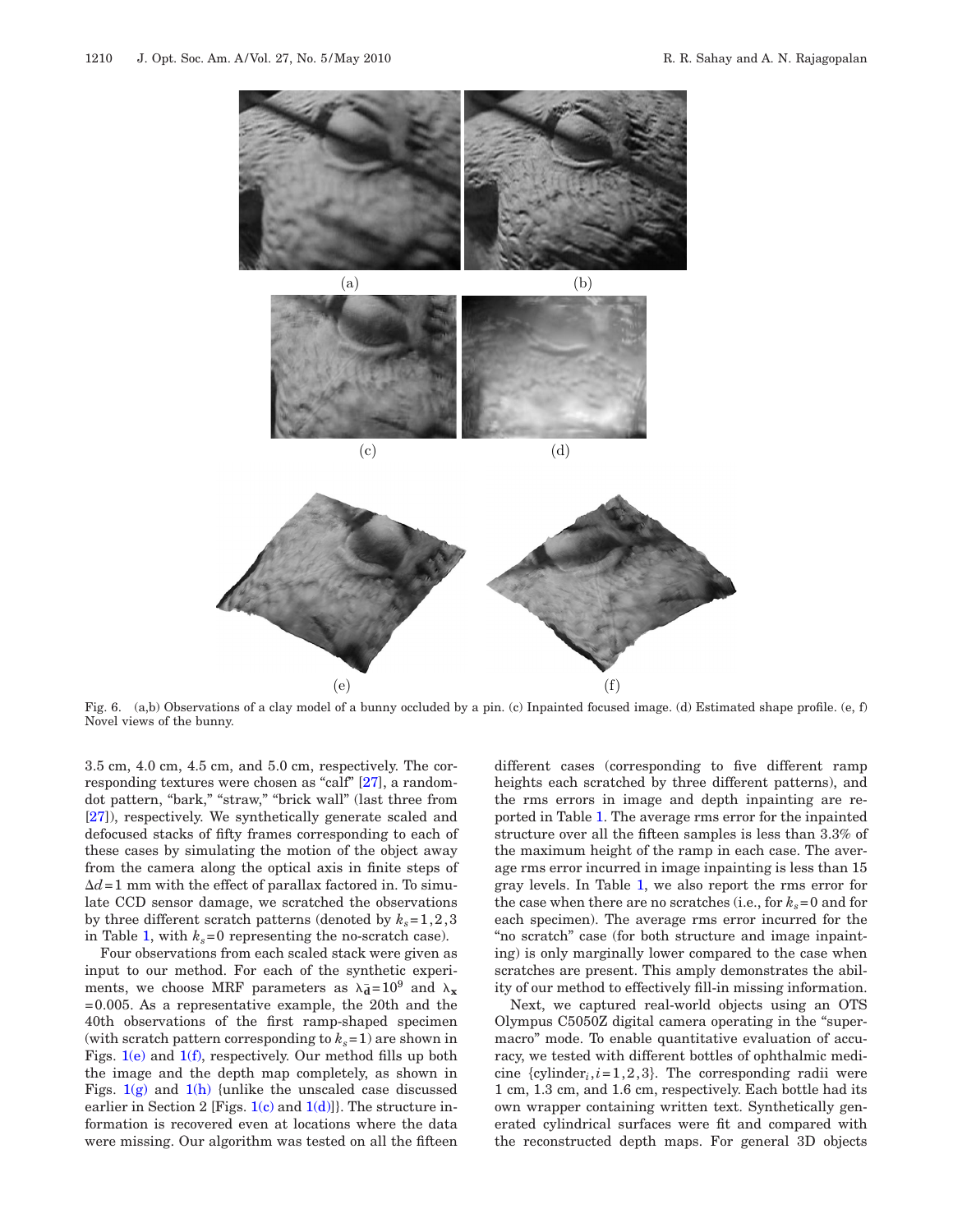<span id="page-8-0"></span>

Fig. 7. Wooden Buddha statue occluded by a pin. (a, b) Frames 2 and 8. (c,d) Inpainted focused image and shape profile. (e,f) Novel views after texture mapping.

with arbitrary shapes, we provide novel views for qualitative evaluation.

For capturing defocused and scaled stacks, the digital camera was kept static, and the 3D specimen was placed on a translating stage that was moved away from the camera in fixed finite steps of  $\Delta d=1$  mm. A video was captured for the entire motion. The frames were then extracted from this video and processed. To simulate the effect of missing data due to possible damage to the CCD sensor, we randomly scratched the frames post-capture with the scratch patterns corresponding to  $k_s = 1, 2, 3$  (discussed earlier). Sample observations corresponding to different cylindrical specimens are shown in Figs.  $4(a)-4(c)$ . The proposed algorithm was used to obtain the inpainted focused image and the completed depth profile in each case. For the real-world specimen, the values of the MRF parameters were chosen as  $\lambda_{\mathbf{d}} = 10^8$  and  $\lambda_{\mathbf{x}} = 0.05$ , respectively. Because of space constraints, we show the results only for the first object degraded by the first scratch pattern [Fig.  $4(c)$ ]. The inpainted focused image is shown in Fig.  $4(d)$ . Note that, after inpainting with our method, the text below the scratched regions in the observations becomes visible. The completed depth profile represented as

a grayscale image is shown in Fig.  $4(e)$ . Note that the depth profile in the scratched region has been completely filled-in. The actual radius of the 3D object is 1 cm. The maximum height of the estimated depth profile is also approximately 1 cm which is in accordance with the physically measured dimension of the bottle. In Fig.  $4(f)$ , we depict together the plot of the estimated structure and the synthetically generated cylindrical surface. Note that the estimated depth profile closely follows the cylindrical surface, as expected. The size of the estimated depth profile and the fitted cylindrical surface is  $112 \times 169$  pixels.

In Table [1,](#page-5-0) we give a summary of the rms errors for nine different cases (corresponding to three different bottles each scratched by three different patterns). The average rms error in depth completion is less than 8.3%. The rms errors for the "no scratch" case  $(k_s=0)$  in Table [1](#page-5-0) are again only marginally lower, thus validating the effectiveness of inpainting using our method. For real specimens, we do not provide rms errors for image inpainting since the original texture is not available.

Next, we return to the face example discussed in Subsection 2.A. Two of the four observations used by the proposed method are as given in Figs.  $2(a)$  and  $2(b)$ . The in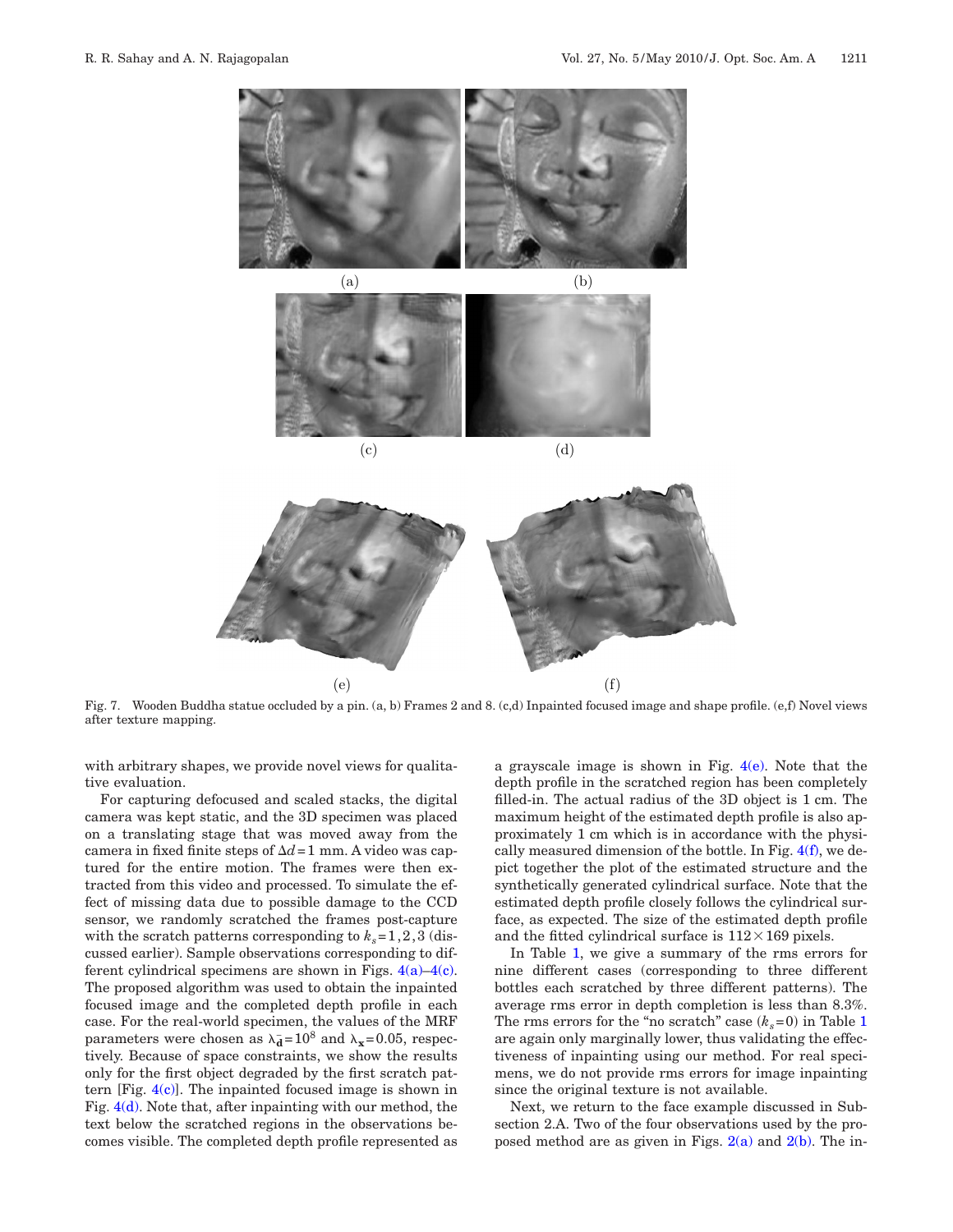painted image and the reconstructed depth map using the proposed algorithm are given in Figs.  $5(a)$  and  $5(b)$ , respectively. It is interesting to note that various features of the face, such as the eyes, the eyebrows, the nose, and the straight edge below it are faithfully reconstructed both in the inpainted image and the inpainted depth map. We also show two novel views [Figs.  $5(c)$  and  $5(d)$ ] of the estimated inpainted structure after texture mapping. Note that there are no artifacts.

We also investigated a failure case corresponding to severe sensor damage. Two representative observations are shown in Figs.  $2(c)$  and  $2(d)$ . The quality of the estimated focused image [Fig.  $5(e)$ ] and the depth profile [Fig.  $5(f)$ ] is degraded (see points indicated by arrows). Because of the thick nature of the scratches, the motion of pixels is insufficient to render visible (in other observations) the portions hidden behind the damaged regions.

To demonstrate the capability of our method in performing disocclusion, we present results for yet another real experiment. We attempt to demonstrate the usefulness of the proposed method in potential applications such as endoscopy, where fine body structures may occlude the object of interest. A small pin is kept across the field-of-view of the camera such that it occludes the specimen, which is chosen as a clay model of a bunny. Two frames from the stack are shown in Figs.  $6(a)$  and  $6(b)$ . Note that the position of the occluded regions is fixed in all the observations and is assumed to be known. The proposed method yields the inpainted focused image shown in Fig.  $6(c)$ . The features of the eye portion at the locations of the occluder have been recovered well. The edges at the junction of the eyelids and the eyeball which were occluded are now clearly visible. Also, the texture on the surface of the specimen has been deblurred well and can be discerned easily. The estimated depth profile is shown in Fig.  $6(d)$ . Even in occluded regions, the algorithm is able to recover the depth information. Since the occlusion removal is accurate, the novel views [shown in Figs.  $6(e)$ ] and  $6(f)$ ] do not exhibit any artifacts.

We present one more set of real results for disocclusion. In this case, a portion of a statue of Buddha was used for imaging. The object was occluded again by a pin and a stack of scaled and defocused frames was captured. Among the four chosen observations, the second and the eighth frames are shown in Figs.  $7(a)$  and  $7(b)$ , respectively. Using these frames, the focused image of the specimen was estimated and this is shown in Fig. [7\(c\).](#page-8-0) Observe that the portion of the lower lip that was occluded in the observations has been recovered well. The occluder has almost completely been removed in the estimated focused image. The depth profile was also reconstructed and is depicted in Fig.  $7(d)$ . The proposed algorithm has estimated the depth map correctly despite the presence of the occluder. In Figs.  $7(e)$  and  $7(f)$  we depict two novel views of the object for qualitative assessment.

#### **7. CONCLUSIONS**

In this paper, we demonstrated the interesting possibility of using motion parallax as a cue for inpainting within the SFF scenario. When a real-world camera is moved relative to a 3D object to capture a stack, the frames are

subject to parallax effects. In addition, there can be data loss in certain regions due to sensor damage and/or occlusions. Despite missing regions in the observations, we have shown that it is possible to judiciously exploit the parallax cue to obtain the inpainted focused image and 3D structure of the underlying specimen using only a few frames from the stack. In effect, we were able to integrate image deblurring, and image and structure inpainting within a single unified framework. Some interesting extensions include generalizing the proposed method to handle arbitrary camera motion and automatic detection of missing regions by utilizing the frames in the SFF stack.

#### **REFERENCES**

- <span id="page-9-0"></span>1. S. K. Nayar and Y. Nakagawa, "Shape from focus," IEEE Trans. Pattern Anal. Mach. Intell. **16**, 824–831 (1994).
- <span id="page-9-1"></span>2. A. Nedzved, V. Bucha, and S. Ablameyko, "Augmented 3D endoscopy video," in *3DTV Conference: The True Vision-Capture, Transmission and Display of 3D Video*, 28–30 May 2008, Istanbul, Turkey (2008), pp. 349–352.
- <span id="page-9-2"></span>3. M. Watanabe and S. K. Nayar, "Telecentric optics for focus analysis," IEEE Trans. Pattern Anal. Mach. Intell. **19**, 1360–1365 (1997).
- 4. R. G. Willson and S. A. Shafer, "What is the center of the image?" J. Opt. Soc. Am. A **11**, 2946–2955 (1994).
- <span id="page-9-3"></span>5. T. Darrell and K. Wohn, "Pyramid based depth from focus," in *Proceedings of the IEEE Conference on Computer Vision and Pattern Recognition* (IEEE, 1988), pp. 504–509.
- <span id="page-9-5"></span><span id="page-9-4"></span>6. R. Kingslake, *Optical System Design* (Academic, 1983).
- 7. R. R. Sahay and A. N. Rajagopalan, "Extension of the shape from focus method for reconstruction of high-resolution images," J. Opt. Soc. Am. A **24**, 3649–3657 (2007).
- <span id="page-9-6"></span>8. M. Bertalmio, L. Vese, G. Sapiro, and S. Osher, "Simultaneous structure and image inpainting," IEEE Trans. Image Process. **12**, 882–889 (2003).
- <span id="page-9-14"></span>9. M. Bertalmio, G. Sapiro, V. Caselles, and C. Ballester, "Image inpainting," in *Proceedings of the 27th Annual Conference on Computer Graphics and Interactive Techniques* (ACM Press, 2000), pp. 417–424.
- 10. J. Verdera, V. Caselles, M. Bertalmio, and G. Sapiro, "Inpainting surface holes," in *Proceedings of the IEEE International Conference on Image Processing* (IEEE, 2003), pp. 903–906.
- 11. A. Criminisi, P. Perez, and K. Toyama, "Region filling and object removal by exemplar-based image inpainting," IEEE Trans. Image Process. **13**, 1200–1212 (2004).
- 12. K. A. Patwardhan, G. Sapiro, and M. Bertalmio, "Video inpainting under constrained camera motion," IEEE Trans. Image Process. **16**, 545–553 (2007).
- <span id="page-9-7"></span>13. S. Esedoglu and J. Shen, "Digital inpainting based on the Mumford-Shah-Euler image model," Eur. J. Appl. Math. **13**, 353–370 (2002).
- <span id="page-9-8"></span>14. C. A. Z. Barcelos and M. A. Batista, "Image restoration using digital inpainting and noise removal," Image Vis. Comput. **25**, 61–69 (2007).
- <span id="page-9-9"></span>15. A. C. Kokaram, "On missing data treatment for degraded video and film archives: a survey and a new Bayesian approach," IEEE Trans. Image Process. **13**, 397–415 (2004).
- <span id="page-9-10"></span>16. M. K. Ng, H. Shen, E. Y. Lam, and L. Zhang, "A total variation regularization based super-resolution reconstruction algorithm for digital video," EURASIP J. Advances Signal Process. **2007**, Article ID, 74585 16 pages (2007).
- <span id="page-9-11"></span>17. G. D. Finlayson, M. S. Drew, and C. Lu, "Entropy minimization for shadow removal," Int. J. Comput. Vis. **85**, 35–57 (2009).
- <span id="page-9-12"></span>18. Y. Shor and D. Lischinski, "The shadow meets the mask: Pyramid-based shadow removal," Comput. Graph. Forum **27**, 577–586 (2008).
- <span id="page-9-13"></span>19. P. Favaro and S. Soatto, "Seeing beyond occlusions (and other marvels of a finite lens aperture," in *Proceedings of*